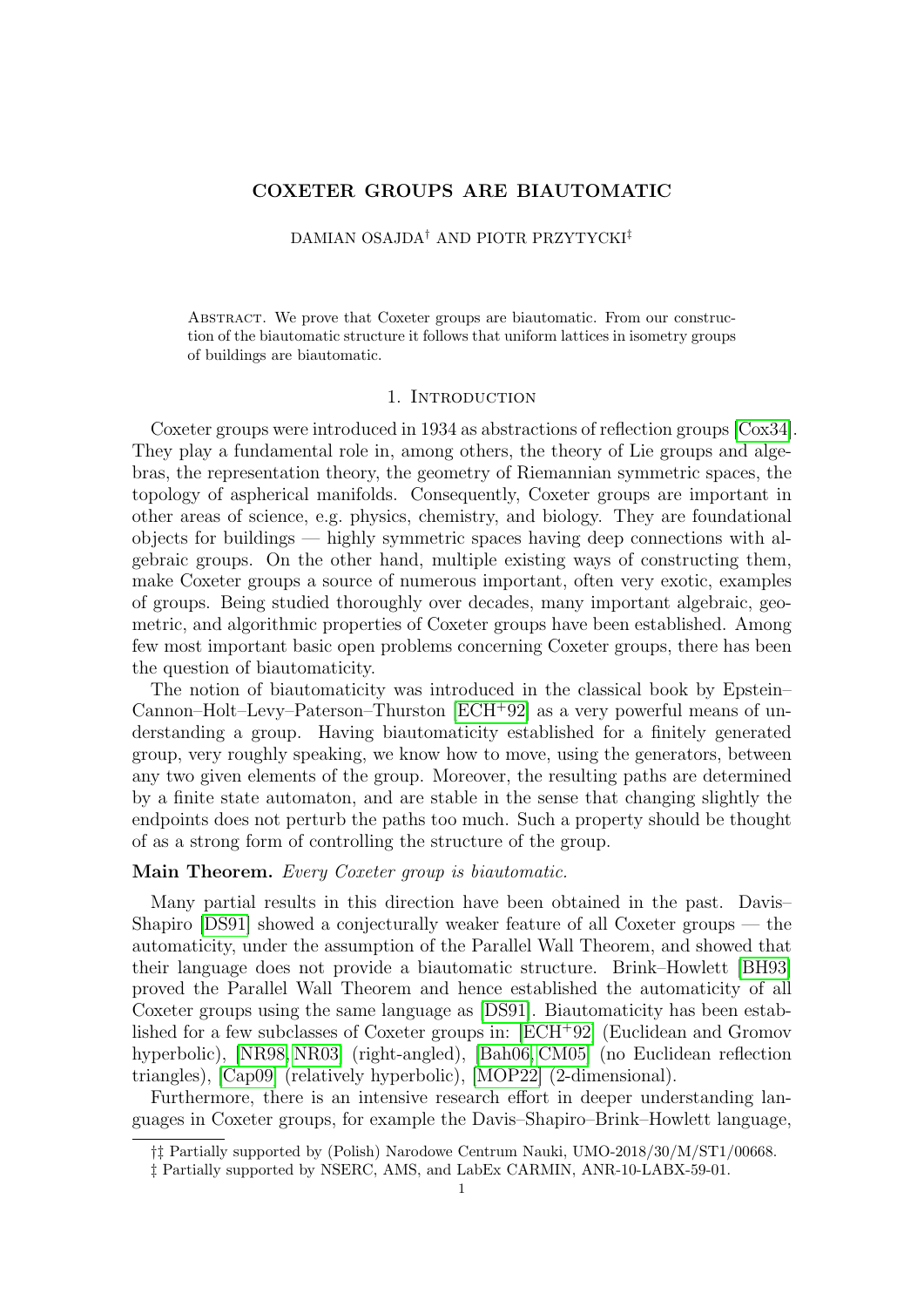see e.g. [\[Cas94,](#page-8-10) [DH16,](#page-8-11) [Yau21,](#page-9-0) [PY22\]](#page-8-12) and references therein. This is primarily inspired by computations in representation theory, and leads to theoretical results concerning algorithmic aspects of the languages, as well as to explicit computations and software implementations of corresponding algorithms.

For our proof of the Main Theorem we introduce a new geodesic language: the 'voracious' language V. Besides providing a biautomatic structure, it has other interesting features compared to the previously considered languages, e.g. to the aforementioned Davis–Shapiro–Brink–Howlett language. In particular,  $\mathcal V$  is preserved by the automorphisms of a Coxeter group preserving its given generating set. An immediate consequence of this property, together with a result by Świątkowski [\[Świ06,](#page-9-1) Thm 6.7] on geodesic languages for Coxeter groups, is the following.

## **Main Corollary.** *Uniform lattices in isometry groups of buildings are biautomatic.*

A uniform lattice here means a group acting properly and cocompactly on the Davis realisation of a building associated to a Coxeter group. Previously, the biautomaticity of such lattices has been shown in few particular cases in: [\[ECH](#page-8-1)<sup>+</sup>92[,CS95\]](#page-8-13) (Gromov hyperbolic and some Euclidean), [\[NR98,](#page-8-4) [Dav98\]](#page-8-14) (right-angled), [\[GS90,](#page-8-15) [GS91,](#page-8-16) [Nos00,](#page-8-17) [Świ06\]](#page-9-1) (some Euclidean cases), [\[MOP22\]](#page-8-9) (2-dimensional).

**Organisation.** In Section [2](#page-1-0) we recall the notions of a Coxeter group and a biautomatic structure, and we define the voracious projection and language  $\mathcal V$  used to prove the Main Theorem. In Section [3,](#page-2-0) we show that the voracious projection is well defined. In Section [4,](#page-5-0) we prove that the distance between any element of W and its voracious projection is bounded above by a constant depending only on W. We verify parts (ii) and (iii) of the definition of biautomaticity in Section [5.](#page-6-0) In Section [6,](#page-7-0) we prove the regularity of  $\mathcal V$ .

**Acknowledgement.** We thank Pierre-Emmanuel Caprace, Jingyin Huang, and Zachary Munro for useful discussions. This paper was written during our stay at the Institut Henri Poincaré in Paris, which we thank for the hospitality.

### 2. Preliminaries

<span id="page-1-0"></span>We follow the notation adopted in [\[MOP22\]](#page-8-9). A *Coxeter group* W of *rank* k is a group generated by a finite set S of size k subject only to relations  $s^2 = 1$  for  $s \in S$  and  $(st)^{m_{st}} = 1$  for  $s \neq t \in S$ , where  $m_{st} = m_{ts} \in \{2, 3, ..., \infty\}$ . Here the convention is that  $m_{st} = \infty$  means that we do not impose a relation between s and t.

Consider an arbitrary group G with a finite symmetric generating set S. For  $g \in G$ , let  $\ell(g)$  denote the *word length* of g, that is, the minimal number n such that  $g = s_1 \cdots s_n$  with  $s_i \in S$  for  $i = 1, \ldots, n$ . Let  $S^*$  denote the set of all words over S. If  $v \in S^*$  is a word of length n, then by  $v(i)$  we denote the prefix of v of length i for  $i = 1, \ldots, n-1$ , and the word v itself for  $i \geq n$ . For  $1 \leq i \leq j \leq n$ , by  $v(i, j)$  we denote the subword of  $v(j)$  obtained by removing  $v(i-1)$ . For a word  $v \in S^*$ , by  $\ell(v)$  we denote the word length of the group element that v represents.

We say that G is *biautomatic* if there exists a regular language  $\mathcal{L} \subseteq S^*$  (see Section [6](#page-7-0) for the definition of regularity) and constants  $C, C'$  satisfying the following conditions (see  $[ECH^+92, \text{ Lem } 2.5.5]$  $[ECH^+92, \text{ Lem } 2.5.5]$ ). Conditions (ii) and (iii) are called the 'fellow traveller property'.

(i) For each  $g \in G$ , there is a word in  $\mathcal L$  representing g.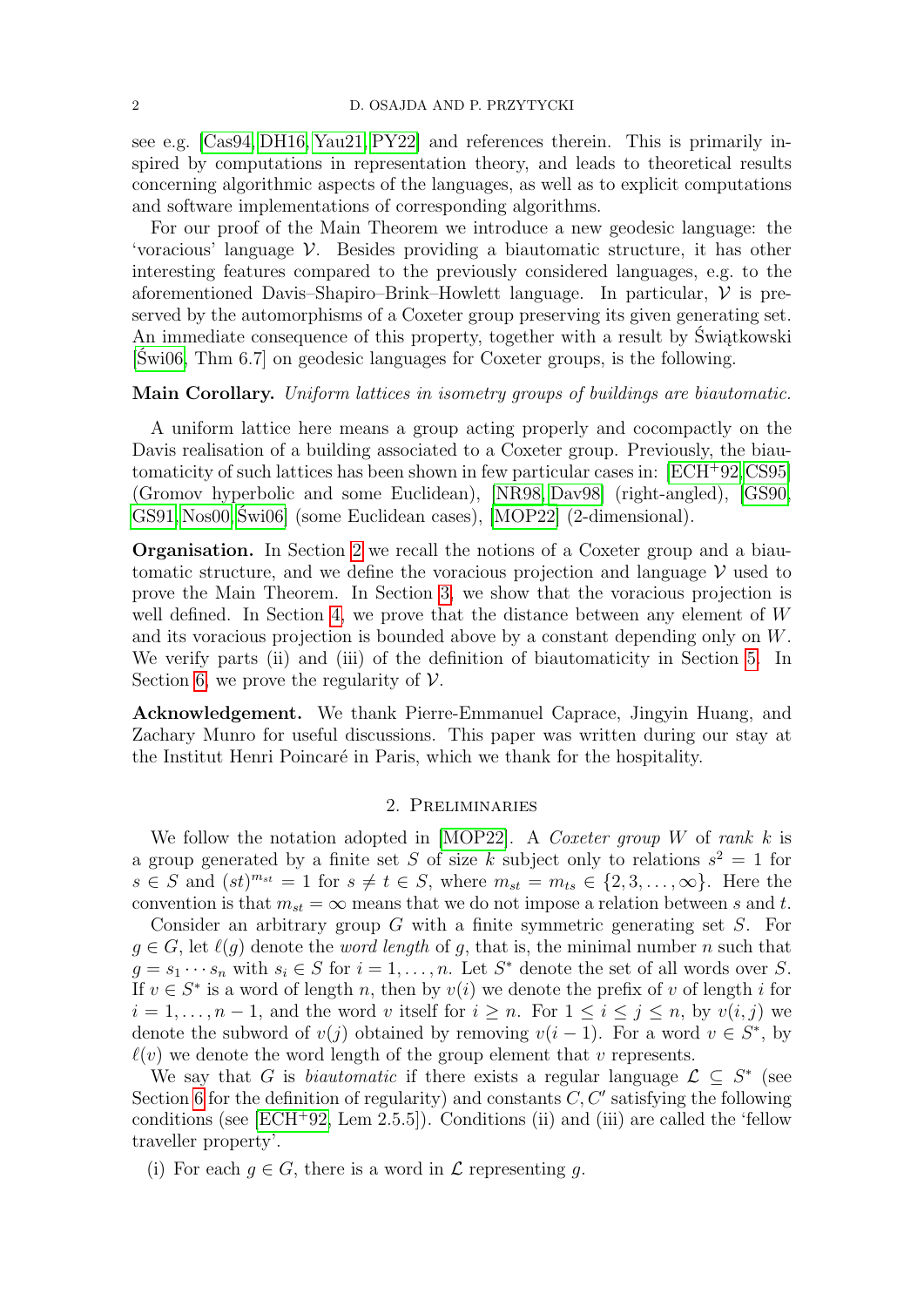- (ii) For each  $s \in S$  and  $g, g' \in G$  with  $g' = gs$ , and each  $v, v' \in \mathcal{L}$  representing  $g, g'$ , for all  $i \geq 1$  we have  $\ell(v(i)^{-1}v'(i)) \leq C$ .
- (iii) For each  $s \in S$  and  $g, g' \in G$  with  $g' = sg$ , and each  $v, v' \in \mathcal{L}$  representing  $g, g'$ , for all  $i \geq 1$  we have  $\ell(v(i)^{-1}s^{-1}v'(i)) \leq C'$ .

To define the voracious language, we need the following. By  $X<sup>1</sup>$  we denote the *Cayley graph* of W, that is, the graph with vertex set  $X^0 = W$  and with edges (of length 1) joining each  $g \in W$  with  $gs$ , for  $s \in S$ . We consider the action of W on  $X^0 = W$  by left multiplication. This induces an action of W on  $X^1$ . For  $r \in W$  a conjugate of an element of S, the *wall*  $W_r$  of r is the fixed point set of r in  $X^1$ . We call r the reflection in  $\mathcal{W}_r$  (for fixed  $\mathcal{W}_r$  such r is unique). Each wall W separates  $X<sup>1</sup>$  into two components, called *half-spaces*, and a geodesic edge-path in  $X<sup>1</sup>$  intersects W at most once [\[Ron09,](#page-9-2) Lem 2.5]. Consequently, the distance in  $X^1$  between  $q, h \in W$  is the number of walls separating g and h.

For  $g \in W$ , let  $\mathcal{W}(g)$  be the set of walls  $\mathcal{W}$  in  $X^1$  that separate g from the identity element id  $\in W$  and such that there is no wall  $\mathcal{W}'$  separating g from  $\mathcal{W}$ .

We consider the partial order  $\preceq$  on W, where  $p \preceq q$  if p lies on a geodesic in  $X^1$ from id to g. Equivalently, there is no wall separating  $p$  from both id and  $q$ .

For  $g \in W$ , let  $P(g) \subset W$  be the set of elements  $p \in W$  satisfying  $p \preceq g$  and such that there is no wall in  $W(q)$  separating p from id. Note that  $P(q)$  is nonempty, since id  $\in P(q)$ . In Section [3](#page-2-0) we will prove the following.

<span id="page-2-1"></span>**Theorem 2.1.** For every Coxeter group W, and each  $q \in W$ , the set  $P(q)$  contains *a largest element with respect to*  $\prec$ .

This largest element will be called *the voracious projection*  $p(q)$  of q. Note that  $p(g) \neq g$  for  $g \neq id$ .

We define the *voracious language*  $V \subset S^*$  for W inductively in the following way. Let  $v \in S^*$  be a word of length n. If v represents the identity element of W, then  $v \in V$  if and only if v is the empty word. Otherwise, let  $g \in W$  be the group element represented by v, let p be the voracious projection of g, and let  $w = p^{-1}g \in W$  and  $k = \ell(w)$ . We declare  $v \in V$  if and only if  $v(n-k) \in V$  and  $v(n-k+1, n)$  represents w. In particular,  $v(n - k)$  represents p. It follows inductively that  $n = \ell(q)$ . Such a language is called *geodesic*. Note that the voracious language satisfies part (i) of the definition of biautomaticity.

The paths in W formed by the words in the voracious language are inspired by the normal cube paths for CAT(0) cube complexes [\[NR98,](#page-8-4) §3] used to prove the biautomaticity for right-angled (or, more generally, cocompactly cubulated) Coxeter groups [\[NR03\]](#page-8-5). Namely, the voracious projection  $p(q)$  of q is 'so' voracious that the geodesics from q to  $p(q)$  intersect all the walls in  $W(q)$  (even if it means intersecting simultaneously other walls).

We will prove the Main Theorem with  $\mathcal L$  the voracious language  $\mathcal V$ . It is clear from the definition that the voracious language is preserved by the automorphisms of W stabilising S, allowing us to apply [\[Świ06,](#page-9-1) Thm 6.7] on geodesic languages to obtain the Main Corollary concerning buildings.

## 3. voracious projection is well defined

<span id="page-2-0"></span>**Definition 3.1.** Let  $r, q \in W$  be reflections. Distinct walls  $\mathcal{W}_r, \mathcal{W}_q$  *intersect*, if  $\mathcal{W}_r$ is not contained in half-space for  $\mathcal{W}_q$  (this relation is symmetric). Equivalently,  $\langle r, q \rangle$ is a finite group. We say that such  $r, q$  are *sharp-angled*, if r and q do not commute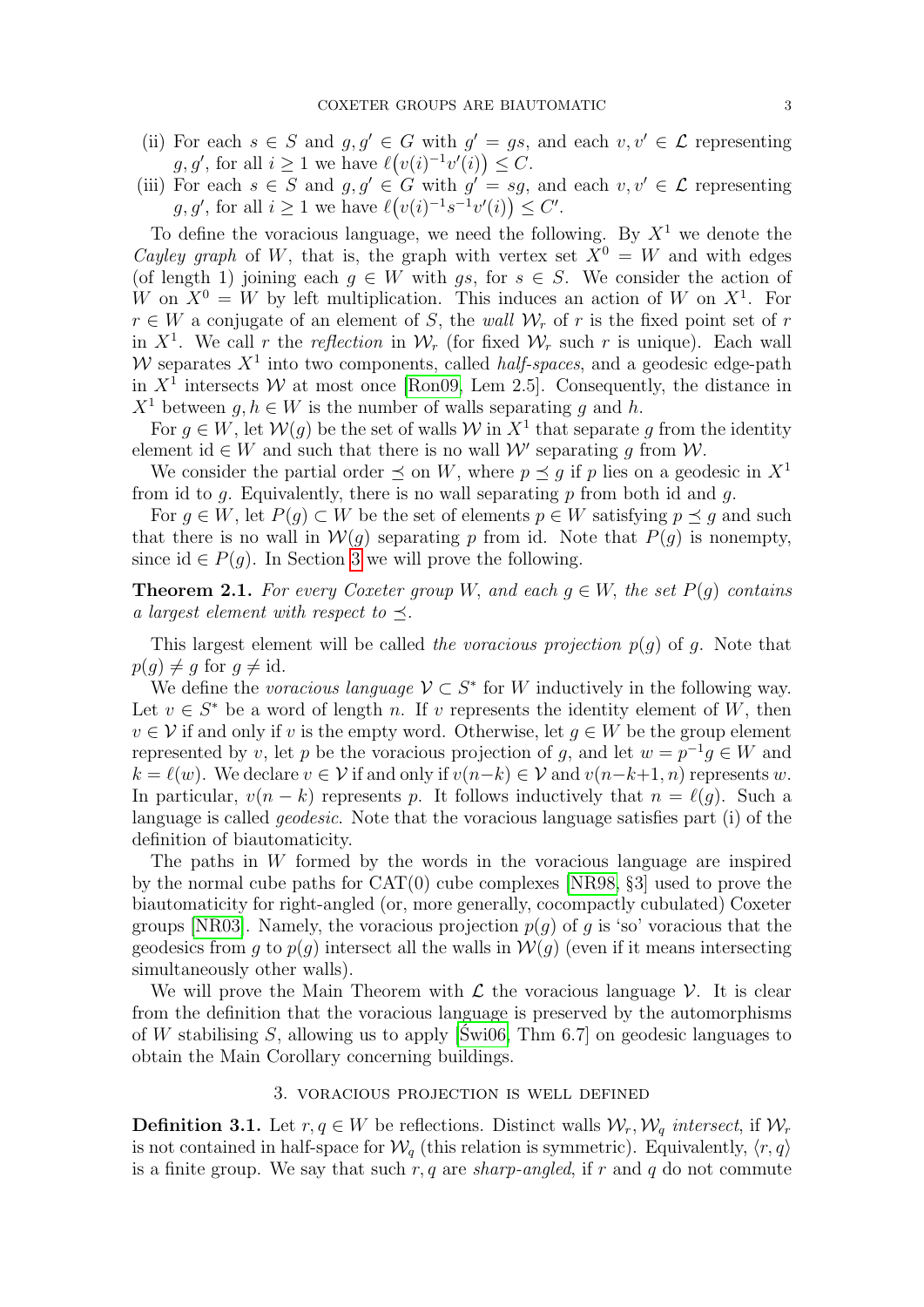and  $\{r, q\}$  is conjugate into S. Equivalently, there is a component of  $X^1 \setminus (W_r \cup W_q)$ whose intersection F with  $X^0$  is a fundamental domain for the action of  $\langle r, q \rangle$  on  $X^0$ . We call such F a *geometric fundamental domain for*  $\langle r, q \rangle$ .

<span id="page-3-1"></span>**Lemma 3.2.** *Suppose that reflections*  $r, q \in W$  *are sharp-angled, and that*  $q \in W$ *lies in a geometric fundamental domain for*  $\langle r, q \rangle$ *. Assume that there is a wall* U separating g from  $W_r$  or from  $W_q$ . Let  $W'$  be a wall distinct from  $W_r, W_q$  that is the *translate of*  $W_r$  *or*  $W_q$  *under an element of*  $\langle r, q \rangle$ *. Then there is a wall*  $U^i$  *separating*  $g$  from  $W'$ .

*Proof.* Consider the group  $W_0 \n\langle W \rangle$  generated by the 3 reflections: r, q, and the reflection in  $U$ . By [\[Dye90\]](#page-8-18), with the rank bound established in his Corollary 3.11 (see also [\[Deo89\]](#page-8-19) or [\[Tit88,](#page-9-3) Prop 3]), we have that  $W_0$  can be identified with a Coxeter group of rank 3 such that

- the reflections of  $W_0$  are reflections of  $W$ , and
- the connected components of the complement in  $X^1$  of the walls of  $W_0$  correspond (equivariantly) to the elements of  $W_0$ , and
- pairs of such components with intersecting closure in  $X<sup>1</sup>$  correspond to pairs of elements of  $W_0$  differing by a generator of  $W_0$ .

Let  $g_0$  be the element of  $W_0$  corresponding to the above component containing g. Then r, q are still sharp-angled in  $W_0$ , with  $g_0$  in a geometric fundamental domain for  $\langle r, q \rangle$ . Thus to prove the lemma, it suffices to prove it for W of rank 3.

We can assume  $S = \{r, q, s\}$ , where id lies in the same geometric fundamental domain for  $\langle r, q \rangle$  as g. Since U is disjoint from  $\mathcal{W}_r$  or  $\mathcal{W}_q$ , the group W is infinite, so we can assume without loss of generality  $m_{sr} \geq 3$ . If  $m_{sq} \geq 3$ , or  $m_{sq} = 2$  and

- $m_{sr} = \infty$ , or
- $m_{sr} \geq 4$  and  $\mathcal{W}' \neq q\mathcal{W}_r$ , or
- $m_{sr} = 3$  and  $W' \notin \{ q\mathcal{W}_r, r\mathcal{W}_q, qr\mathcal{W}_q \},$

then  $\mathcal{W}_s$  is disjoint from  $\mathcal{W}'$ . Since g is separated from  $\mathcal{W}_r$  or  $\mathcal{W}_q$  by  $\mathcal{U}$ , we have  $g \neq id$ . Thus  $\mathcal{U}' = \mathcal{W}_s$  separates g from  $\mathcal{W}'$ , as desired. See Figure [1\(](#page-3-0)a).



<span id="page-3-0"></span>Figure 1. Proof of Lemma [3.2.](#page-3-1)

If  $m_{sq} = 2, m_{sr} < \infty$ , and  $W' = qW_r$ , then let  $\mathcal{U}' = sW_r$ . Note that  $\mathcal{U}'$  is disjoint from  $\mathcal{W}'$  since they are related by the point symmetry sq. Furthermore, since g is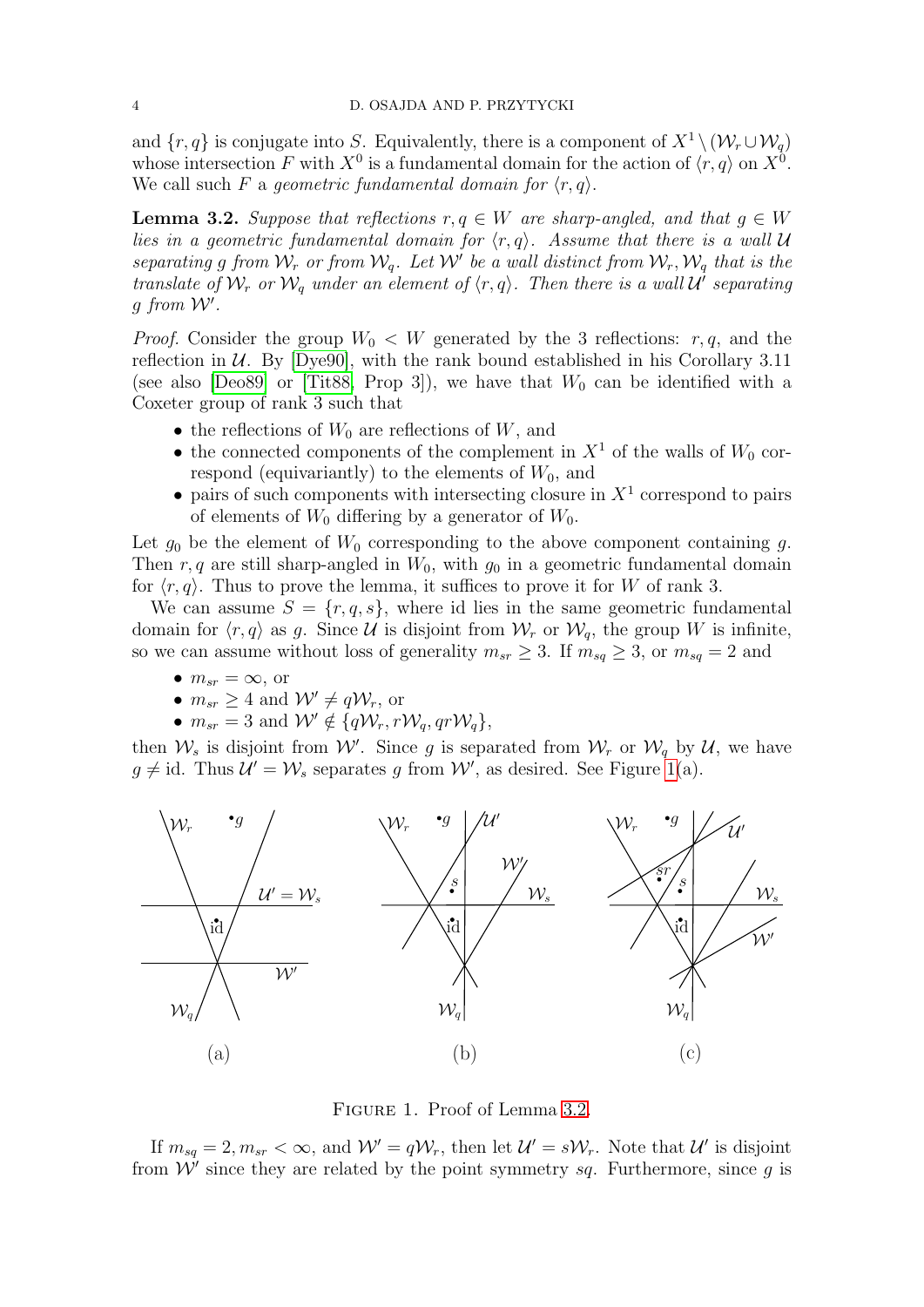separated from  $\mathcal{W}_r$  or  $\mathcal{W}_q$  by U, and  $m_{sr} < \infty$ , we have  $g \neq id$ , s. Thus U' separates g from  $W'$ , see Figure [1\(](#page-3-0)b).

If  $m_{sq} = 2, m_{sr} = 3$ , and  $W' = qrW_q$ , then let  $\mathcal{U}' = srW_q$ . Again  $\mathcal{U}'$  is disjoint from  $\mathcal{W}'$  since they are related by the point symmetry sq. Furthermore, since g is separated from  $\mathcal{W}_r$  or  $\mathcal{W}_q$  by U, we have  $g \neq id$ , s, sr. Thus U' separates g from  $\mathcal{W}'$ , see Figure  $1(c)$ .



<span id="page-4-0"></span>FIGURE 2. Proof of Lemma [3.2,](#page-3-1) the case  $m_{sq} = 2, m_{sr} = 3$ , and  $W' = rW_q$ .

It remains to consider the case where  $m_{sq} = 2, m_{sr} = 3$ , and  $W' = rW_q$ . Suppose first the that wall  $srqW_r$  is disjoint from W', see Figure [2\(](#page-4-0)a). Then we can set  $\mathcal{U}' = \text{srqW}_r$ , since  $g \neq id$ , s, sr, srq. Second, suppose that  $\text{srqW}_r$  intersects W'. Then let  $\mathcal{U}' = \text{srqrW}_q$ , see Figure [2\(](#page-4-0)b). Note that  $\mathcal{U}'$  is disjoint from W' since they are related by the point symmetry centred at  $W_r \cap srW_q$ . If U' does not separate g from W', then  $g \in \{\text{id}, s, sr, srq, srqr, srqrs\}$ . Since g is separated from  $\mathcal{W}_r$  or  $\mathcal{W}_q$ by U, we have that  $g = \text{srqrs}$  is separated from  $\mathcal{W}_q$  by  $\mathcal{U} = \text{srqrW}_s$ . But the reflection r maps  $\mathcal{W}_q$  and  $\mathcal{U}$  to  $\mathcal{W}'$  and  $srq\mathcal{W}_r$ , contradicting the assumption that the latter walls intersect.

*Proof of Theorem [2.1.](#page-2-1)* It suffices to show that for each  $p_0, p_n \in P(g)$  there is  $p \in P(g)$  $P(g)$  satisfying  $p_0 \preceq p \succeq p_n$ . Let  $(p_0, p_1, \ldots, p_n)$  be the vertices of a geodesic edgepath  $\pi$  in  $X^1$  from  $p_0$  to  $p_n$ . Note that  $\pi$  does intersect the walls in  $\mathcal{W}(g)$ , since  $p_0, p_n$ lie both in their half-spaces containing id. Furthermore, for any wall  $W$  containing id, g in the same half-space, we have that  $p_0, p_n$  lie in that half-space, and so do all  $p_i$ . Consequently,  $p_i \preceq g$ , and so  $p_i \in P(g)$ .

We will now modify  $\pi$  and replace it by another embedded edge-path (possibly not geodesic) from  $p_0$  to  $p_n$  with vertices in  $P(g)$ , so that there is no  $p_i$  with  $p_{i-1} \succeq$  $p_i \preceq p_{i+1}$ . Then we will be able to choose p to be the largest  $p_i$  with respect to  $\preceq$ .

If  $p_{i-1} \succeq p_i \preceq p_{i+1}$ , then let  $\mathcal{W}_r, \mathcal{W}_q$  be the walls separating  $p_i$  from  $p_{i-1}, p_{i+1}$ , respectively. Since  $p_{i-1} \preceq g, p_{i+1} \preceq g$ , the walls  $W_r, W_q$  intersect. Moreover, if r and q do not commute, then r, q are sharp-angled, with q in a geometric fundamental domain for  $\langle r, q \rangle$ . We claim that all the elements of  $R = \langle r, q \rangle (p_i)$  lie in  $P(q)$ .

By [\[Ron09,](#page-9-2) Thm 2.9], we have that all the elements of R lie on geodesics from  $p_i$ to g, and hence they are  $\preceq$  g. Since  $p_{i-1}, p_{i+1}$  are both in  $P(g)$ , we have that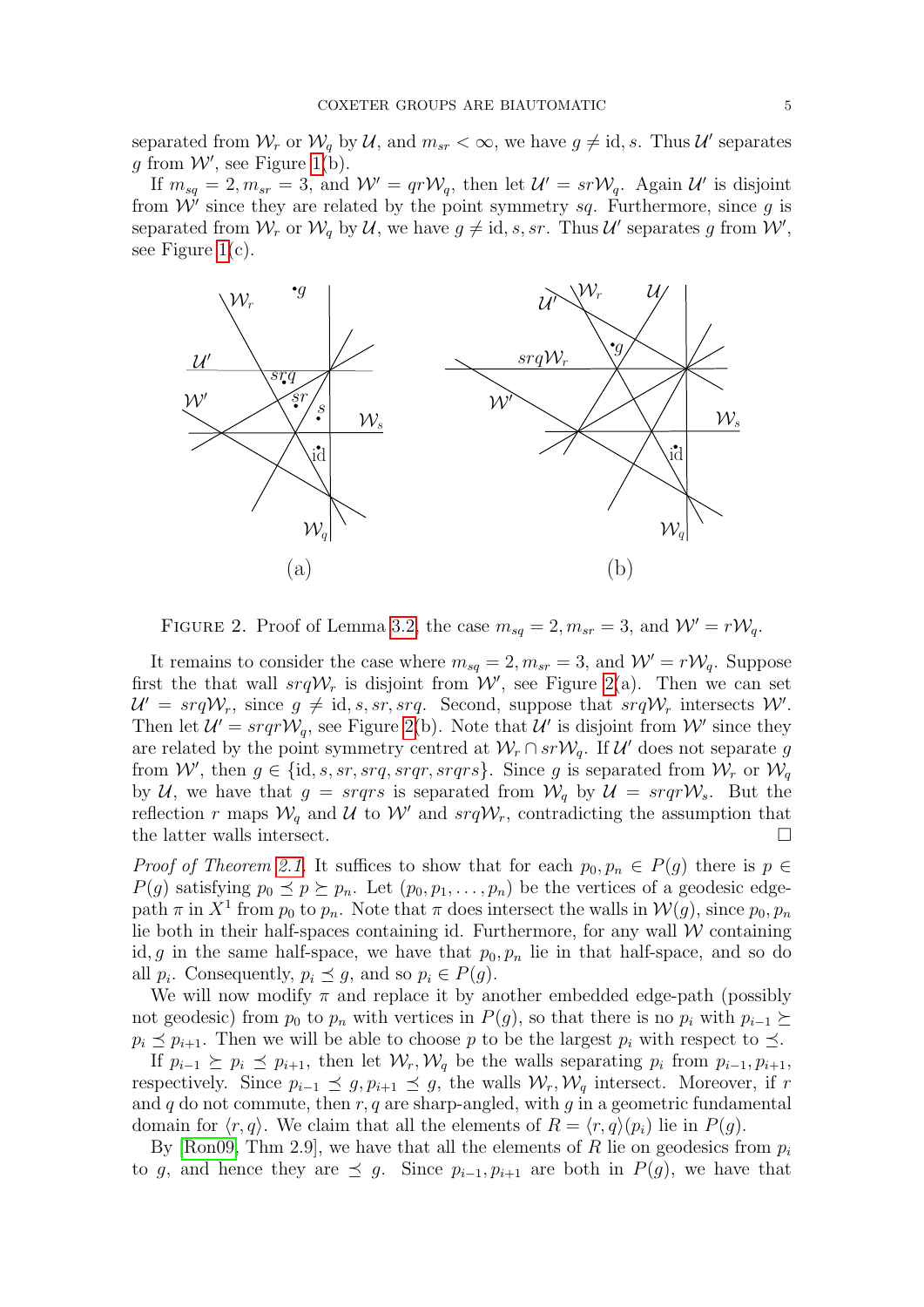$W_r, W_q \notin W(g)$ . It remains to justify that each remaining wall W' that is the translate of  $\mathcal{W}_r$  or  $\mathcal{W}_q$  under an element of  $\langle r, q \rangle$  does not belong to  $\mathcal{W}(g)$ . We can thus assume that  $r$  and  $q$  do not commute, since otherwise there is no such remaining W'. Since  $\mathcal{W}_r \notin \mathcal{W}(g)$ , there is a wall U separating g from  $\mathcal{W}_r$ . By Lemma [3.2,](#page-3-1) there is a wall  $\mathcal{U}'$  separating g from  $\mathcal{W}'$ , justifying the claim.

We now replace the subpath  $(p_{i-1}, p_i, p_{i+1})$  of  $\pi$  by the second edge-path with vertices in R from  $p_{i-1}$  to  $p_{i+1}$ . This decreases the complexity of  $\pi$  defined as the tuple  $(n_1, n_2, \ldots, n_{\ell(g)})$ , where  $n_j$  is the number of  $p_i$  in  $\pi$  with  $\ell(p_i) = j$ , with lexicographic order. After possibly removing a subpath, we can assume that the new edge-path is embedded. After finitely many such modifications, we obtain the desired path.

#### 4. Bounding the voracious projection

<span id="page-5-2"></span><span id="page-5-0"></span>**Proposition 4.1.** Let W be a Coxeter group. There exists a constant  $C = C(W)$ such that for each  $g \in W$ , we have  $\ell(p(g)^{-1}g) \leq C$ , where  $p(g)$  is the voracious *projection of* g*.*

In the proof we need the following Parallel Wall Theorem.

<span id="page-5-1"></span>**Theorem 4.2** ([\[BH93,](#page-8-3) Thm 2.8])**.** *Let* W *be a Coxeter group. There exists a constant*  $Q = Q(W)$  *such that for each*  $q \in W$  *and a wall* W *at distance* > Q *from* q in  $X^1$ , there is a wall W' separating g from W.

In particular, for  $g \in W$ , each of the walls in  $\mathcal{W}(g)$  is at distance  $\leq Q$  from g.

<span id="page-5-3"></span>**Lemma 4.3.** Let W be a Coxeter group. There exists a constant  $C_0 = C_0(W)$  such *that for each*  $g \in W$  *and each*  $W \in W(g)$ *, there is*  $h \in W$  *satisfying*  $h \preceq g$ *, at*  $distance \leq C_0$  *from* g *in*  $X^1$ *, and separated from g by W.* 

*Proof.* For  $g \in W$ , and  $W \in W(g)$ , among elements  $h \in W$  satisfying  $h \preceq g$ , and separated from g by W, consider h with minimal distance  $C_0$  from g in  $X^1$ . Our goal is to bound  $C_0$  uniformly in g and W. We can assume  $h = id$ . Furthermore, by the minimality assumption, we have  $\mathcal{W} = \mathcal{W}_s$  for  $s \in S$ .

Note that for  $t \in S \setminus \{s\}$ , the wall  $\mathcal{W}_t$  does not separate id from g, since otherwise we could replace id by t contradicting the minimality assumption.

We now use the *Davis complex* X of W, which is obtained from  $X<sup>1</sup>$  by adding Euclidean polyhedra of edge length one spanned on all the cosets of finite  $\langle T \rangle$  for  $T \subseteq S$  (see [\[Dav08,](#page-8-20) Prop 7.3.4]). By [\[Mou88\]](#page-8-21) (see also [\[Bow95\]](#page-8-22)), we have that X is CAT(0). The fixed point sets of the reflections of W in X are still called *walls*, and they still separate X.

Let  $\alpha$  be the minimal angle that can be formed between an intersection M of a wall with one such polyhedron  $\sigma$ , and a geodesic in  $\sigma$  joining a vertex of  $\sigma$  (all of which lie outside M) to a point of M. Let  $\gamma$  be the CAT(0) geodesic in X between id and q. Since X and  $X^1$  are quasi-isometric, we need to find a uniform bound for the length c of  $\gamma$ . By Theorem [4.2,](#page-5-1) there is a uniform bound d for the CAT(0) distance from q to  $\mathcal{W}_s$  in X. Let  $\sigma$  be the first polyhedron of X with interior intersected by  $\gamma$ , and let  $M = \sigma \cap \mathcal{W}_{s}$ . Note that  $\gamma$  intersects M (transversally at a point m) since  $\gamma$ is disjoint from all  $W_t$ , for  $t \in S \setminus \{s\}$ . The length  $c_2$  of the second component of  $\gamma \setminus \{m\}$  is  $\geq c - \text{diam}(\sigma)$ .

Since X is CAT(0), by [\[BH99,](#page-8-23) II.1.7(5)], we have  $c_2 \sin \alpha \leq d$ , and so  $c \leq$  $\text{diam}(\sigma) + d/\sin \alpha$ , as desired.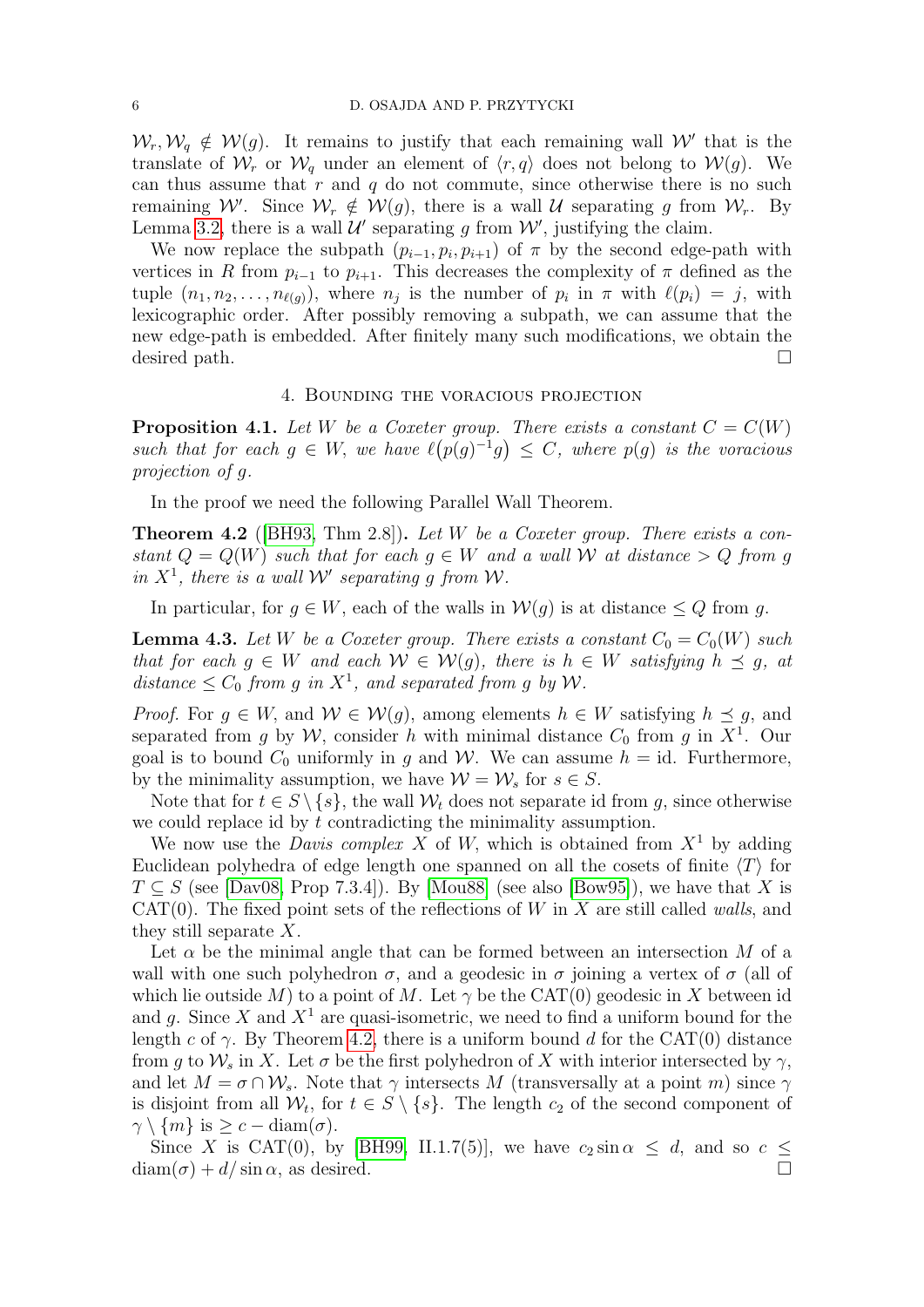*Proof of Proposition* [4.1.](#page-5-2) By Theorem [4.2,](#page-5-1) there exists a constant  $N = N(W)$  such that each  $W(q)$  has size  $\leq N$ . For each  $q \in W$ , applying at most N times Lemma [4.3,](#page-5-3) there is  $h \in W$  satisfying  $h \preceq g$ , at distance  $\leq C = C_0 N$  from g, and separated from g by all  $W \in \mathcal{W}(g)$ . Consequently,  $h \in P(g)$  and thus  $h \preceq p(g) \preceq g$ , implying  $\ell(p(g)^{-1}g) \leq C$ , as desired.

#### 5. Fellow traveller property

<span id="page-6-0"></span>In this section we verify parts (ii) and (iii) of the definition of biautomaticity.

<span id="page-6-1"></span>**Lemma 5.1.** *Suppose that for*  $g, g' \in W$ *, we have*  $p(g) \preceq g' \preceq g$ *. Then*  $p(g') \preceq p(g)$ *. Proof.* It suffices to prove  $p(g') \in P(g)$ . We have  $p(g') \preceq g' \preceq g$ . If  $W \in W(g)$ , and W separates g' from id, then we have  $W \in \mathcal{W}(g')$ . Consequently, W separates  $p(g')$ from  $g'$ , and hence from g.

<span id="page-6-3"></span>**Corollary 5.2.** *The voracious language satisfies part (ii) of the definition of biautomaticity with* C *replaced by* 2C *from Proposition [4.1.](#page-5-2)*

*Proof.* Let  $g \in W$  and let  $s \in S$  with  $\ell(gs) < \ell(g)$ . Let  $g' = gs$ . Since  $p(g) \preceq g' \preceq g$ , iterating Lemma [5.1,](#page-6-1) we obtain

$$
\cdots \preceq p^2(g') \preceq p^2(g) \preceq p(g') \preceq p(g) \preceq g' \preceq g,
$$

where  $p^k$  is defined inductively as  $p^0(g) = g$  and  $p^k(g) = p(p^{k-1}(g))$  for  $k > 0$ .

Let  $v, v' \in \mathcal{V}$  represent g, gs, respectively. Let  $1 \leq i \leq \ell(q)$ , and let  $h, h' \in W$ be the elements represented by  $v(i)$ ,  $v'(i)$ , respectively. We then have  $\ell(p^k(g')) \leq$  $i \leq \ell(p^k(g))$ , or  $\ell(p^{k+1}(g)) \leq i \leq \ell(p^k(g'))$ , for some  $k \geq 0$ . Furthermore, by Proposition [4.1,](#page-5-2) we have that h, h' are at distance  $\leq C$  from  $p^{k+1}(g)$  (respectively,  $p^{k+1}(g')$  in  $X^1$ , and so  $\ell(h^{-1}h') \leq 2C$ .

<span id="page-6-2"></span>**Lemma 5.3.** *The voracious language satisfies part (iii) of the definition of biautomaticity.*

*Proof of Lemma [5.3.](#page-6-2)* Let  $C' = 2C(C + 2Q) + 2Q$ , where Q is the constant from Theorem [4.2](#page-5-1) and C is the constant from Proposition [4.1.](#page-5-2)

We prove part (iii) of the definition of biautomaticity, with constant  $C'$ , inductively on  $\ell(q)$ , where we assume without loss of generality  $\ell(sq) > \ell(q)$ . If  $q = id$ , then there is nothing to prove. Suppose now  $g \neq id$ . Let  $v, v' \in V$  represent g, sg, respectively.

Assume first  $W_s \notin W(sq)$ . Then we have  $W(sq) = sW(q)$ . Consequently,  $p(sq)$ sp(g). In particular, the words  $v'(\ell(p(sg)))$  and  $sv(\ell(p(g)))$  represent the same element  $sp(g)$  of W. Then part (iii) of the definition of biautomaticity for g follows inductively from part (iii) for  $p(g)$ , for  $i < \ell(p(sg))$ , or from the definition of C, for  $i > \ell(p(sq)).$ 

Second, assume  $\mathcal{W}_s \in \mathcal{W}(sg)$ . Then  $p(sq)$  and id lie in the same half-space for  $\mathcal{W}_s$ . We claim that for any element  $h \preceq p(sg)$ , there is no wall W' separating h from  $\mathcal{W}_s$ . Indeed, otherwise a geodesic from sq to id passing through h would intersect  $\mathcal{W}'$ twice. By the claim and Theorem [4.2,](#page-5-1) we have that h is at distance  $\leq 2Q$  from sh, which holds in particular for  $h = p(sq)$ . By the triangle inequality, sq and sp(sq) are at distance  $\leq C + 2Q$  in  $X^1$ , and hence so are g and  $p(sg)$ . By Corollary [5.2,](#page-6-3) for  $i < \ell(p(sg))$ , we have that the elements of W represented by  $v(i), v'(i)$  are at distance  $\leq 2C(C+2Q)$  in  $X^1$ . Setting h above to be the element of W represented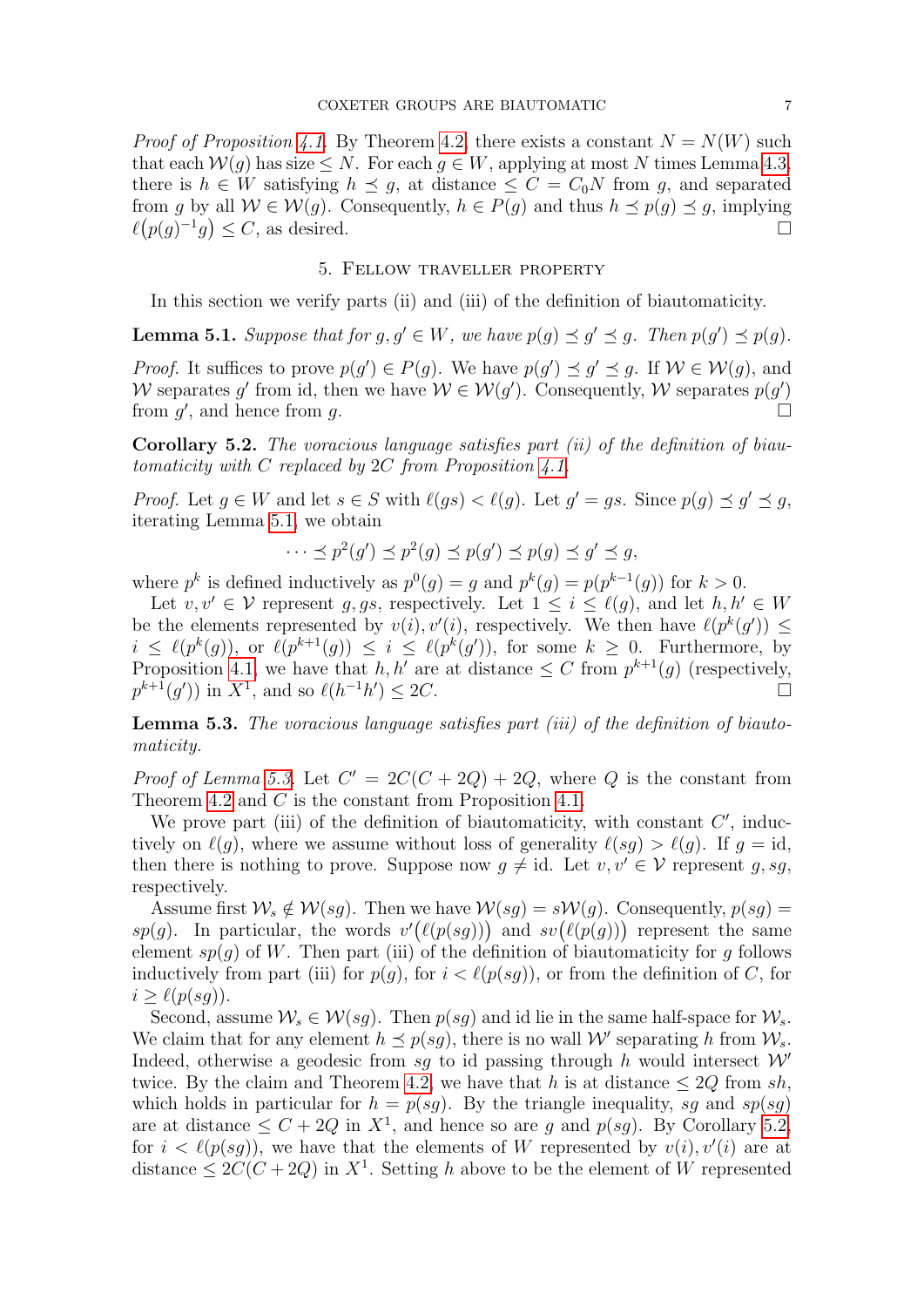by  $v'(i)$ , we obtain by the triangle inequality  $\ell(v(i)^{-1}sv'(i)) \leq 2C(C+2Q)+2Q$ , as desired. For  $i \ge \ell(p(sg))$ , we have obviously  $\ell(v(i)^{-1}sv'(i)) \le 2C$  as well.

# 6. Regularity

<span id="page-7-0"></span>A *finite state automaton over* S (or, shortly, *FSA*) is a finite directed graph Γ with vertex set A, edge set  $E \subseteq A \times A$ , an edge labeling  $\phi: E \to \mathcal{P}(S^*)$  (the power set of  $S^*$ ), a *start state*  $a_0 \in A$ , and a distinguished set of *accept states*  $A_{\infty} \subseteq A$ . A word  $v \in S^*$  is *accepted by*  $\Gamma$  if there exists a decomposition  $v = v_0 \cdots v_m$  into subwords, and a directed edge-path  $e_0 \cdots e_m$  in  $\Gamma$  such that  $e_0$  has initial vertex  $a_0$ ,  $e_m$  has terminal vertex in  $A_{\infty}$ , and  $v_i \in \phi(e_i)$  for each  $i = 0, \ldots, m$ . A subset of  $S^*$ is a *regular language* if it is the set of accepted words for some FSA over S.

# <span id="page-7-1"></span>**Proposition 6.1.** *The voracious language is regular.*

To prove Proposition [6.1,](#page-7-1) we define an FSA  $\Gamma$  over S that will accept exactly the voracious language.

<span id="page-7-2"></span>**Definition 6.2.** Let  $\mathcal{U}$  be the set of walls that are not separated from id by any other wall, which is finite by Theorem [4.2.](#page-5-1) The vertex set A of our FSA  $\Gamma$  is the power set  $\mathcal{P}(\mathcal{U})$ . Let  $a_0 = \emptyset \subset \mathcal{U}$ , and  $A_\infty = A$ .

To define the edges from  $a \in A$ , suppose that  $w \in W$  satisfies:

- (a) w is not separated from id by any wall in  $a$ , and
- (b) w is separated from each wall in a by another wall, and
- $(c)$   $p(w) = id$ .

We then put en edge e in E between a and  $w^{-1}W(w)$  with  $\phi(e)$  consisting of all the minimal length words representing  $w$ .

*Proof of Proposition [6.1.](#page-7-1)* Let Γ be the FSA from Definition [6.2,](#page-7-2) and let V be the voracious language. We argue inductively on  $j \geq 0$  that, among the words  $v \in S^*$ of length  $\leq j$ ,

•  $\Gamma$  accepts exactly the words in  $\mathcal{V}$ , and

• the accept state of each such word v is  $g^{-1}W(g)$ , where v represents  $g \in W$ . This is true for  $j = 0$  by our choice of  $a_0$ . Now let  $n > 0$  and suppose that we have verified the inductive hypothesis for all  $j < n$ . Let v be a word in  $S^*$  of length n.

Suppose first that v is a word in V representing  $g \in W$ . Let  $p = p(g)$ ,  $w = p^{-1}g$ . By the definition of V, we have  $v(\ell(p)) \in V$ . Moreover,  $v(\ell(p) + 1, n)$  represents w. By the inductive hypothesis,  $\Gamma$  accepts  $v(\ell(p))$ . Furthermore,  $v(\ell(p))$  labels some directed edge-path in  $\Gamma$  from  $a_0$  to  $p^{-1}W(p)$ . We will now show that  $\Gamma$  has an edge e from  $a = p^{-1} \mathcal{W}(p)$  to  $g^{-1} \mathcal{W}(g)$ , with  $\phi(e)$  consisting of all minimal length words representing w. To do that, we verify the conditions for w from Definition [6.2.](#page-7-2) Condition (a) follows from the fact that  $p \prec q$  and so q is not separated from p by any wall in  $\mathcal{W}(p)$ . Since  $p \in P(q)$ , we have that  $\mathcal{W}(p)$  is disjoint from  $\mathcal{W}(q)$ , which implies condition (b) and  $g^{-1} \mathcal{W}(g) = w^{-1} \mathcal{W}(w)$ . Consequently,  $p(g)p(w) \in P(g)$ implying  $p(w) = id$ , which is condition (c).

Conversely, let v be accepted by Γ and suppose that  $v = v_0 \cdots v_m$  as in the definition of an accepted word. By the inductive hypothesis, the word  $v_0 \cdots v_{m-1}$ belongs to V and represents  $p \in W$  such that  $e_m$  starts at  $a = p^{-1} \mathcal{W}(p)$ . By the definition of the edges,  $v_m$  is a minimal length word representing an element w satisfying the conditions (a,b,c). By condition (a), we have  $p \preceq g$  for  $g = pw$ .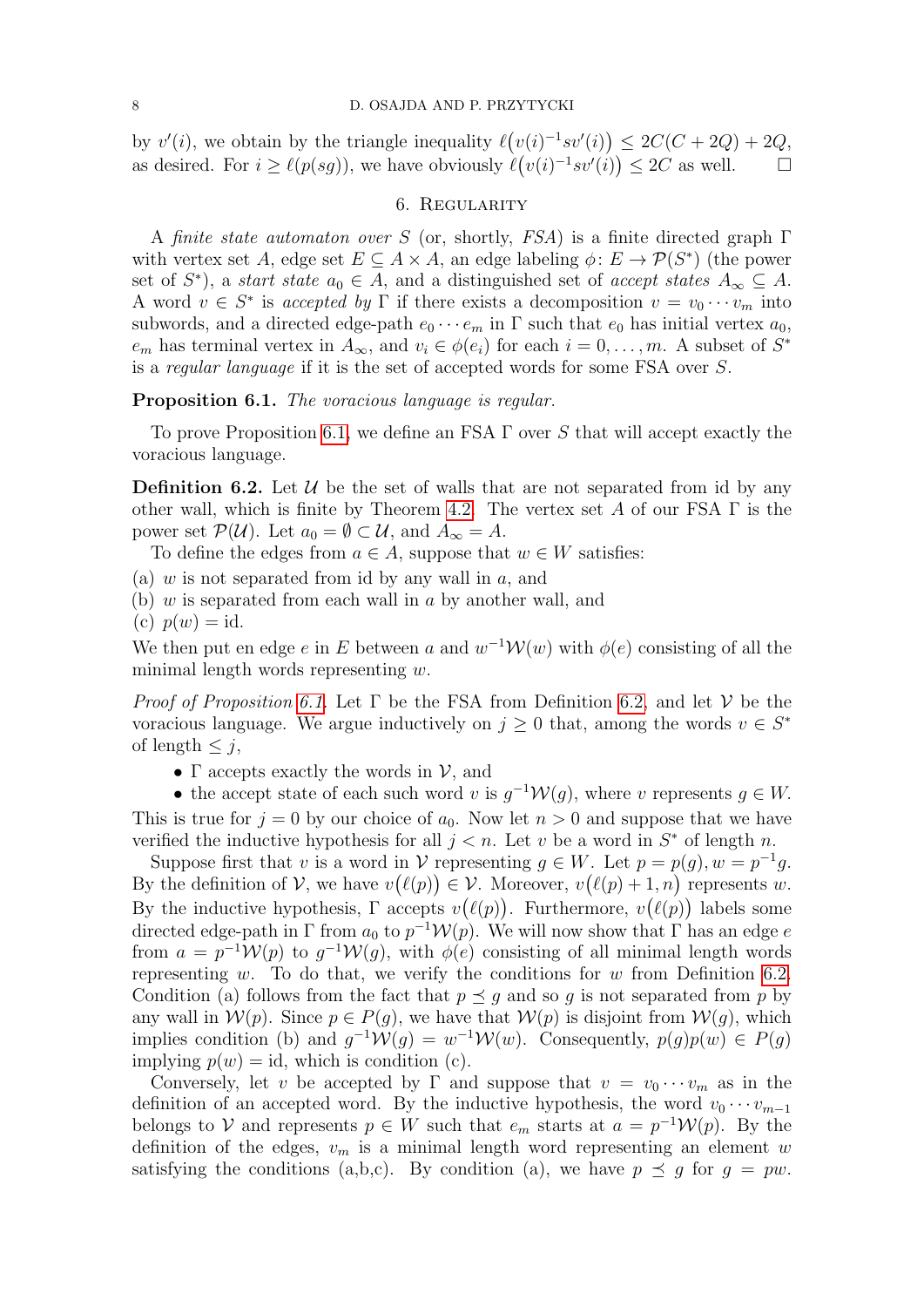By condition (b), we have  $w^{-1}W(w) = g^{-1}W(g)$ . Thus by condition (c), we have  $p = p(q)$ . Consequently,  $v \in V$ , as desired.

#### **REFERENCES**

- <span id="page-8-6"></span>[Bah06] Patrick Bahls, *Some new biautomatic Coxeter groups*, J. Algebra **296** (2006), no. 2, 339–347. MR2201045
- <span id="page-8-3"></span>[BH93] Brigitte Brink and Robert B. Howlett, *A finiteness property and an automatic structure for Coxeter groups*, Math. Ann. **296** (1993), no. 1, 179–190. MR1213378
- <span id="page-8-23"></span>[BH99] Martin R. Bridson and André Haefliger, *Metric spaces of non-positive curvature*, Grundlehren der mathematischen Wissenschaften [Fundamental Principles of Mathematical Sciences], vol. 319, Springer-Verlag, Berlin, 1999. MR1744486
- <span id="page-8-22"></span>[Bow95] Brian H. Bowditch, *Notes on locally* CAT(1) *spaces*, Geometric group theory (Columbus, OH, 1992), 1995, pp. 1–48. MR1355101
- <span id="page-8-8"></span>[Cap09] Pierre-Emmanuel Caprace, *Buildings with isolated subspaces and relatively hyperbolic Coxeter groups*, Innov. Incidence Geom. **10** (2009), 15–31. MR2665193
- <span id="page-8-10"></span>[Cas94] William A. Casselman, *Machine calculations in Weyl groups*, Invent. Math. **116** (1994), no. 1-3, 95–108. MR1253190
- <span id="page-8-7"></span>[CM05] Pierre-Emmanuel Caprace and Bernhard M¨uhlherr, *Reflection triangles in Coxeter groups and biautomaticity*, J. Group Theory **8** (2005), no. 4, 467–489. MR2152693
- <span id="page-8-0"></span>[Cox34] Harold S. M. Coxeter, *Discrete groups generated by reflections*, Ann. of Math. (2) **35** (1934), no. 3, 588–621. MR1503182
- <span id="page-8-13"></span>[CS95] Donald I. Cartwright and Michael Shapiro, *Hyperbolic buildings, affine buildings, and automatic groups*, Michigan Math. J. **42** (1995), no. 3, 511–523. MR1357621
- <span id="page-8-20"></span>[Dav08] Michael W. Davis, *The geometry and topology of Coxeter groups*, London Mathematical Society Monographs Series, vol. 32, Princeton University Press, Princeton, NJ, 2008. MR2360474
- <span id="page-8-14"></span>[Dav98]  $\qquad \qquad$ , *Buildings are* CAT(0), Geometry and cohomology in group theory (Durham, 1994), 1998, pp. 108–123. MR1709955
- <span id="page-8-19"></span>[Deo89] Vinay V. Deodhar, *A note on subgroups generated by reflections in Coxeter groups*, Arch. Math. (Basel) **53** (1989), no. 6, 543–546. MR1023969
- <span id="page-8-11"></span>[DH16] Matthew Dyer and Christophe Hohlweg, *Small roots, low elements, and the weak order in Coxeter groups*, Adv. Math. **301** (2016), 739–784. MR3539388
- <span id="page-8-2"></span>[DS91] Michael W. Davis and Michael D. Shapiro, *Coxeter groups are automatic* (1991), 1–16. Ohio State Mathematical Research Institute Preprints, no. 91-15.
- <span id="page-8-18"></span>[Dye90] Matthew Dyer, *Reflection subgroups of Coxeter systems*, J. Algebra **135** (1990), no. 1, 57–73. MR1076077
- <span id="page-8-15"></span><span id="page-8-1"></span>[ECH<sup>+</sup>92] David B. A. Epstein, James W. Cannon, Derek F. Holt, Silvio V. F. Levy, Michael S. Paterson, and William P. Thurston, *Word processing in groups*, Jones and Bartlett Publishers, Boston, MA, 1992. MR1161694
	- [GS90] Stephen M. Gersten and Hamish B. Short, *Small cancellation theory and automatic groups*, Invent. Math. **102** (1990), no. 2, 305–334. MR1074477
	- [GS91] , *Small cancellation theory and automatic groups. II*, Invent. Math. **105** (1991), no. 3, 641–662. MR1117155
- <span id="page-8-16"></span><span id="page-8-9"></span>[MOP22] Zachary Munro, Damian Osajda, and Piotr Przytycki, *2-dimensional Coxeter groups are biautomatic*, Proc. Roy. Soc. Edinburgh Sect. A **152** (2022), no. 2, 382–401. MR4402691
- <span id="page-8-21"></span>[Mou88] Gabor Moussong, *Hyperbolic Coxeter groups*, ProQuest LLC, Ann Arbor, MI, 1988. Thesis (Ph.D.)–The Ohio State University. MR2636665
- <span id="page-8-17"></span>[Nos00] Gennady A. Noskov, *Combing Euclidean buildings*, Geom. Topol. **4** (2000), 85–116. MR1735633
- <span id="page-8-5"></span>[NR03] Graham A. Niblo and Lawrence D. Reeves, *Coxeter groups act on* CAT(0) *cube complexes*, J. Group Theory **6** (2003), no. 3, 399–413. MR1983376
- <span id="page-8-4"></span>[NR98] , *The geometry of cube complexes and the complexity of their fundamental groups*, Topology **37** (1998), no. 3, 621–633. MR1604899
- <span id="page-8-12"></span>[PY22] James Parkinson and Yeeka Yau, *Cone types, automata, and regular partitions in Coxeter groups*, Adv. Math. **398** (2022), Paper No. 108146, 66. MR4367794